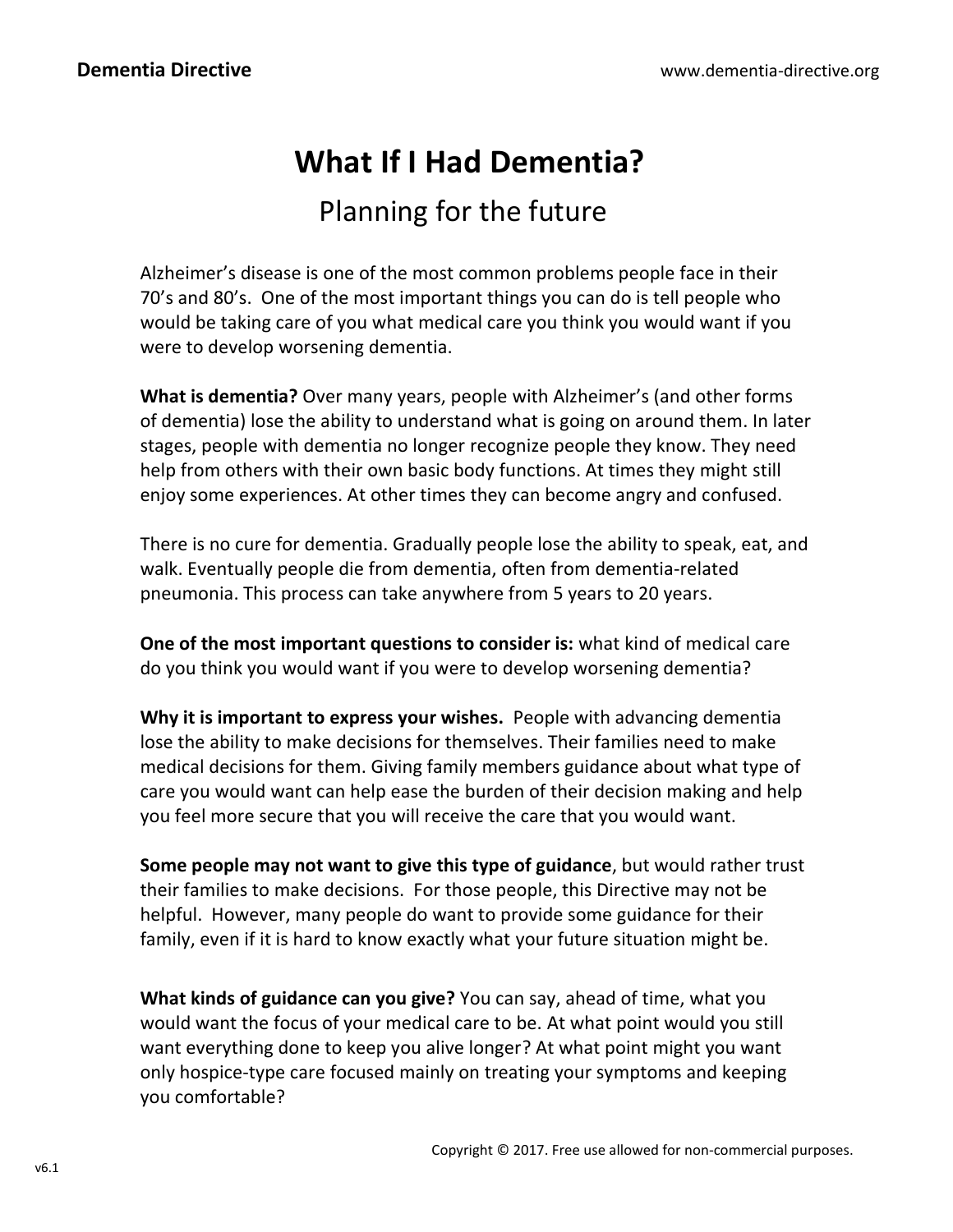## **INSTRUCTIONS**

**1. On the following pages are descriptions of the stages of dementia**. Read the description of each stage. Then mark one box under each stage that most closely fits what you would want the goals of your care to be if you had that stage of dementia.

**2. Once you have filled out the Directive, the most important thing you can do is discuss these wishes with your closest family members.** This is the most important thing you can do. In the future, if you have dementia, your closest family members will be the ones making medical decisions for you. Let them know what your wishes are, so if needed they will be able to honor them.

**3. Make sure you give each of your closest family members a copy of your Dementia Directive.** That way they will have it to refer back to, if needed, to help them better honor your wishes.

**4. Finally, mail a copy of your Dementia Directive to your health care provider**, so that it can be a part of your medical record.

Fill in the address of your health provider, to mail them a copy:

**\_\_\_\_\_\_\_\_\_\_\_\_\_\_\_\_\_\_\_\_\_\_\_\_\_\_\_\_\_\_\_**

**\_\_\_\_\_\_\_\_\_\_\_\_\_\_\_\_\_\_\_\_\_\_\_\_\_\_\_\_\_\_\_**

**\_\_\_\_\_\_\_\_\_\_\_\_\_\_\_\_\_\_\_\_\_\_\_\_\_\_\_\_\_\_\_**

**\_\_\_\_\_\_\_\_\_\_\_\_\_\_\_\_\_\_\_\_\_\_\_\_\_\_\_\_\_\_\_**

Name of Health Provider

**←** Address

Copyright © 2017. Unlimited use allowed for non-commercial purposes.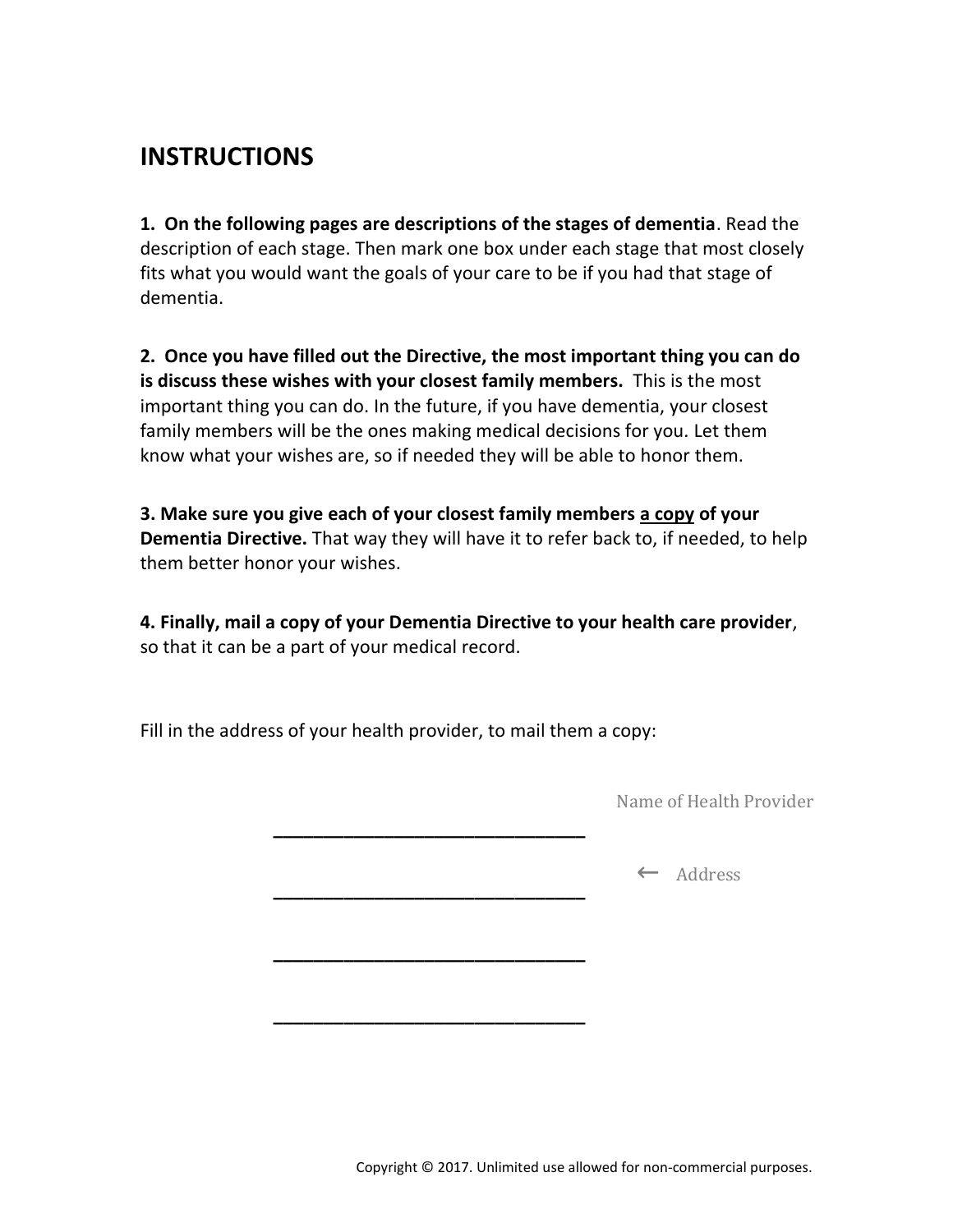With mild dementia, people may often lose the ability to remember what just happened to them. Routine tasks become difficult, such as cooking. Some tasks can become more dangerous, such as driving.

If you were to be at this stage of dementia what medical care would you want?

Select **one** of the 3 main goals of care listed below to express your wishes. Choose the goal of care that best describes what you would want if you had Mild Dementia.

**If I have mild dementia** then I would want the main goal for my care to be:

- □ **To live for as long as I can**. I would want full efforts to prolong my life, including efforts to restart my heart if it stops beating.
- $\Box$  **To receive treatments to prolong my life, but** if my heart stops beating or I can't breathe on my own, then I would not want my heart shocked to restart it and I would not want to be put on a breathing machine. **(DNR and Do Not Intubate)**  Instead, if my heart stops or I can't breathe on my own, allow me to die peacefully.

**Why you might choose this goal:** If your mind were already not working well due to dementia, and something suddenly happened which stopped your heart or made you unable to breath on your own, the chances are high that even if you survived the ICU, your brain would be more damaged. So some might say, "If I would likely be worse off if I survived, then I would prefer to die peacefully."

□ **To receive comfort-focused care only.** (Including DNR and Do Not Intubate) I would only want medical care to relieve symptoms such as pain, anxiety, or breathlessness. I would not want care to keep me alive longer. It would be important to me to avoid sending me to a hospital or ER, unless that was the only way to keep me more comfortable, because trips to the hospital when someone has dementia can be quite traumatic.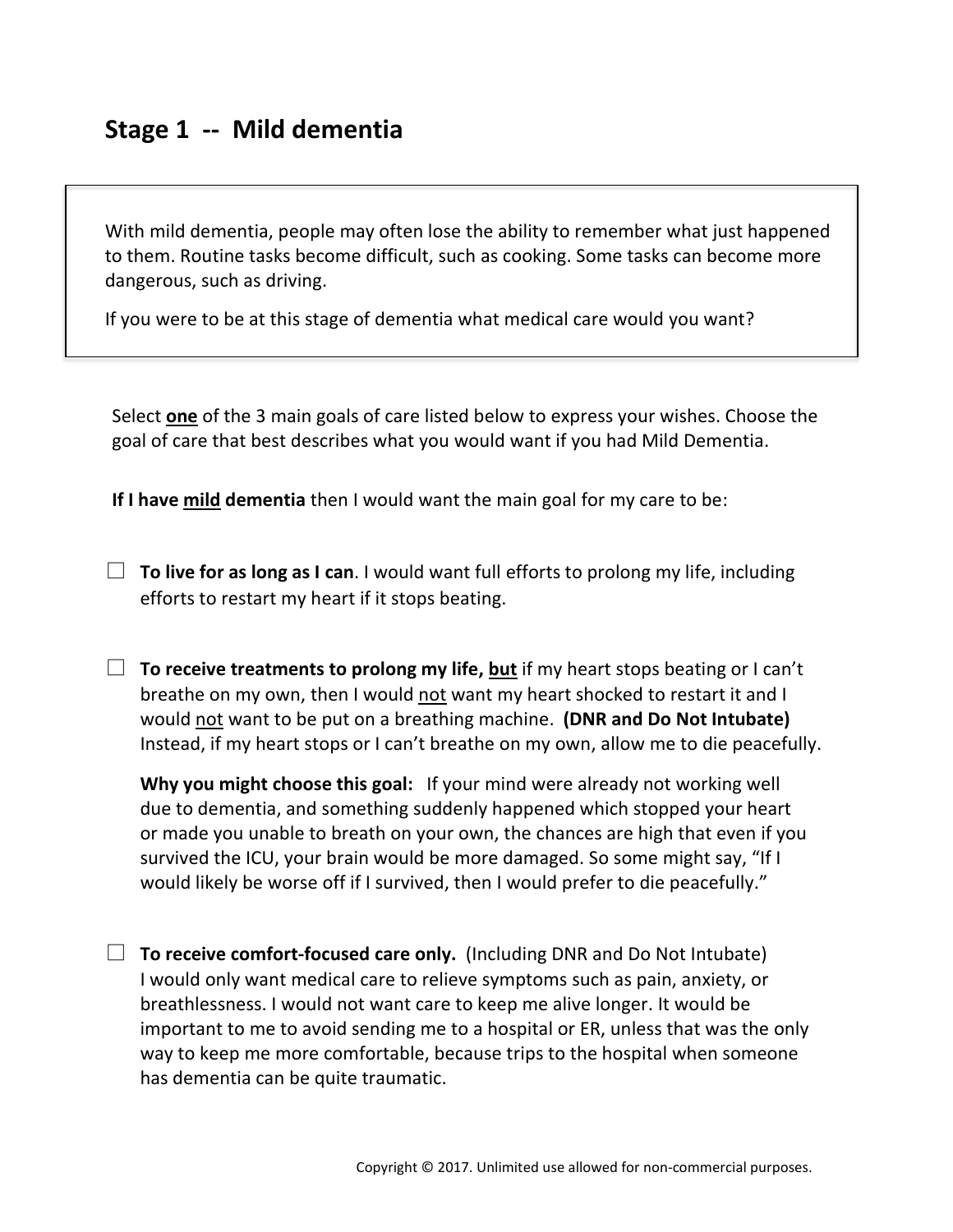## **Stage 2 -- Moderate dementia**

In moderate dementia, communication becomes very limited. People lose the ability to understand what is going on around them. People require daily full-time assistance with dressing and often toileting. They can sometimes become quite confused and agitated and paranoid. Some people appear to be content much of the time.

If you were at this stage of dementia what level of medical care would you want?

Select **one** of the 3 main goals of care listed below to express your wishes. Choose the goal of care that best describes what you would want if you had Moderate Dementia.

**If I have moderate dementia** then I would want the main goal for my care to be:

- □ **To live for as long as I can**. I would want full efforts to prolong my life, including efforts to restart my heart if it stops beating.
- $\Box$  **To receive treatments to prolong my life, but** if my heart stops beating or I can't breathe on my own, then I would not want my heart shocked to restart it and I would not want to be put on a breathing machine. **(DNR and Do Not Intubate)**  Instead, if my heart stops or I can't breathe on my own, allow me to die peacefully.

**Why you might choose this goal:** If your mind were already not working well due to dementia, and something suddenly happened which stopped your heart or made you unable to breath on your own, the chances are high that even if you survived the ICU, your brain would be more damaged. So some might say, "If I would likely be worse off if I survived, then I would prefer to die peacefully."

□ **To receive comfort-focused care only.** (Including DNR and Do Not Intubate) I would only want medical care to relieve symptoms such as pain, anxiety, or breathlessness. I would not want care to keep me alive longer. It would be important to me to avoid sending me to a hospital or ER, unless that was the only way to keep me more comfortable, because trips to the hospital when someone has dementia can be quite traumatic.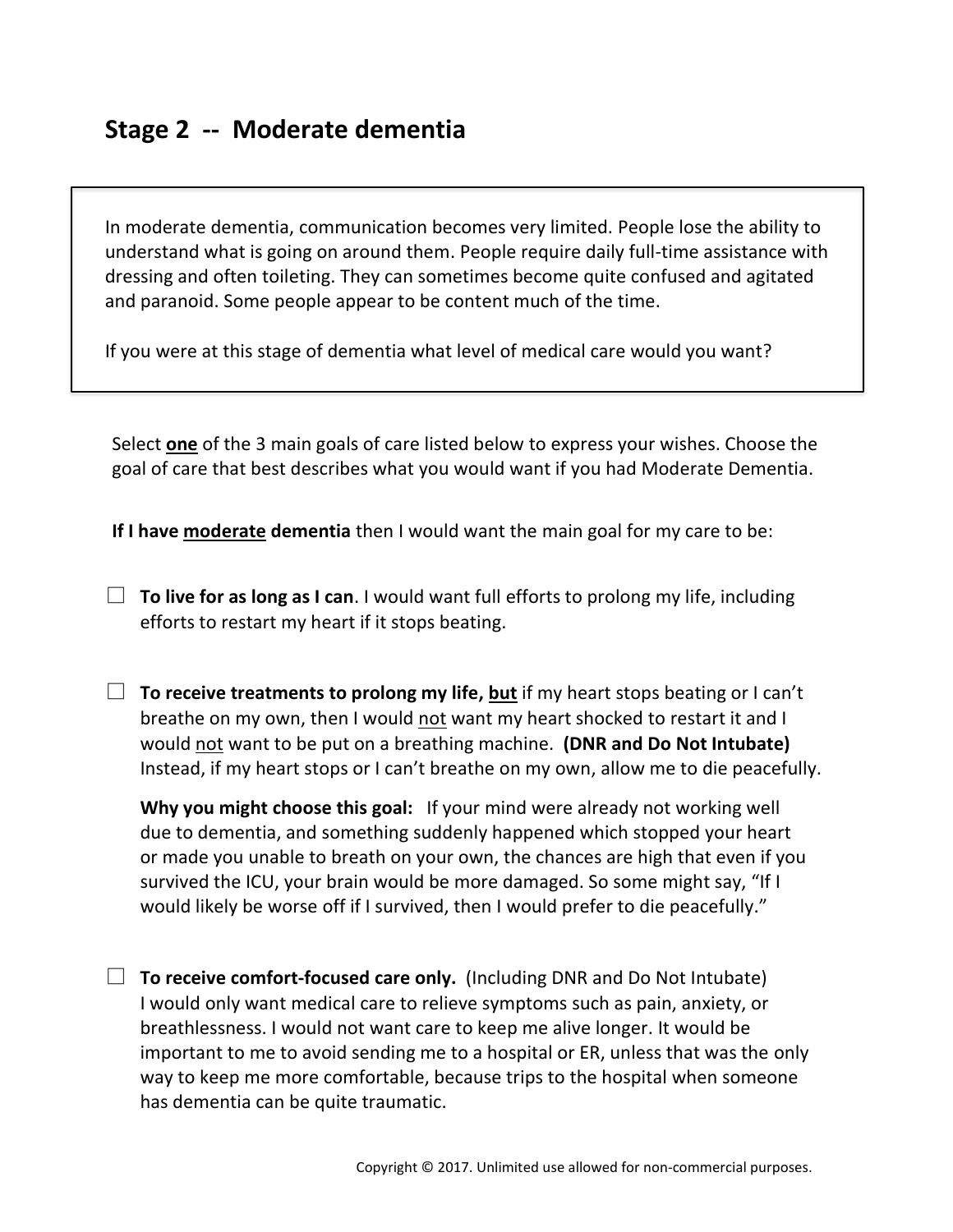In severe dementia, people are no longer able to recognize loved ones and family members. Some people with severe dementia may be calm and serene much of the time, but many go through periods of agitation. They can be awake through the night. They can be angry, disruptive, and yelling. People need 24-hour help with all daily activities, including bathing and assistance with all basic body functions.

Select **one** of the 3 main goals of care below you'd want if you had Severe Dementia.

**If I have severe dementia** then I would want the main goal for my care to be:

- $\Box$  **To live for as long as I can**. I would want full efforts to prolong my life, including efforts to restart my heart if it stops beating.
- $\Box$  **To receive treatments to prolong my life, but** if my heart stops beating or I can't breathe on my own, then I would not want my heart shocked to restart it and I would not want to be put on a breathing machine. **(DNR and Do Not Intubate)**  Instead, if my heart stops or I can't breathe on my own, allow me to die peacefully.

**Why you might choose this goal:** If your mind were already not working well due to dementia, and something suddenly happened which stopped your heart or made you unable to breath on your own, the chances are high that even if you survived the ICU, your brain would be more damaged. So some might say, "If I would likely be worse off if I survived, then I would prefer to die peacefully."

□ **To receive comfort-focused care only.** (Including DNR and Do Not Intubate) I would only want medical care to relieve symptoms such as pain, anxiety, or breathlessness. I would not want care to keep me alive longer. It would be important to me to avoid sending me to a hospital or ER, unless that was the only way to keep me more comfortable, because trips to the hospital when someone has dementia can be quite traumatic.